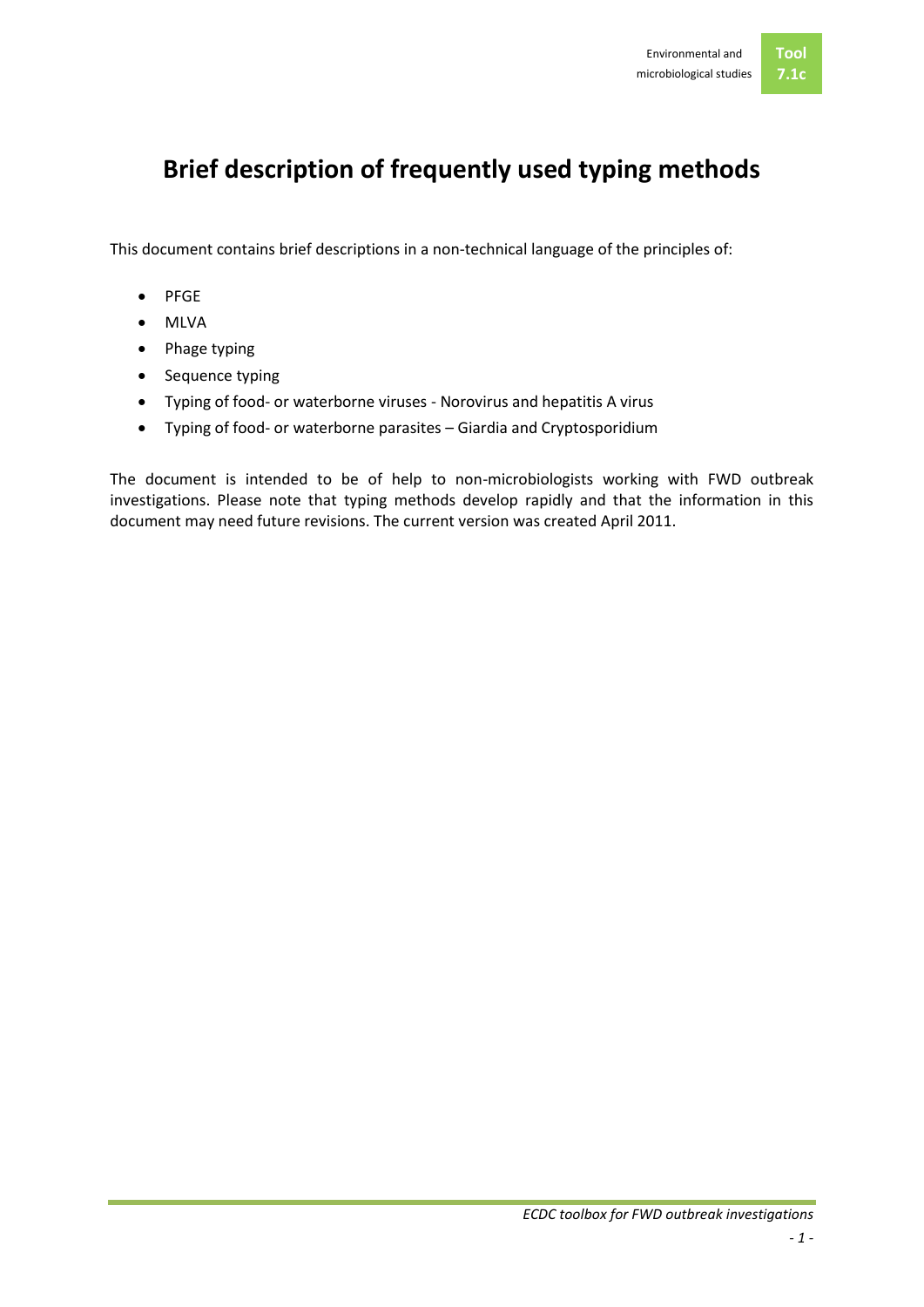# *What is PFGE?*

PFGE is a typing method that is widely used for foodborne bacterial pathogens such as salmonella, campylobacter, listeria, VTEC and shigella. The principle is that the bacterial genome (DNA) is cut into typically 10-20 fragments that are separated by gel electrophoresis. Different clones of bacteria will (most likely) have their DNA cut differently. The method thus produces a banding pattern (a PFGE profile) based on the location of the cutting sites (restriction sites is the proper term) in the genome. A PFGE profile is a pattern of such DNA fragments separated according to size.

When performing PFGE, the circular bacterial DNA is treated with a particular restriction enzyme. These are protein structures that bind to particular sequences of normally 6 DNA letters (eg TCTAGA, but nowhere else in the DNA) and cut the DNA in two at these sites. The particular 6-letter sequences are only present a small number of times (eg 10 times) in the DNA and so the result is very large DNA fragments of varying lengths depending on which location of these sites the bacteria happened to have. To measure the size of the DNA fragments, the DNA is run out on a gel, separating the fragments by size using electric current (electrophoresis). The particular gel used is called a pulsedfield gel, because it uses a pulsating electrical field to obtain better separation of these very large DNA fragments, that otherwise tend to stick together.

The final result one gets is a pattern of bands (the DNA fragments) on a gel. This patterns is similar if two bacterial isolates are very similar or identical and otherwise different to varying degrees (if quite similar, the typists may talk of one or two "band-differences" and sometimes not be sure if the isolates are in fact very similar after all). To be sure that identical band patterns represent identical isolates, it's best to perform the analysis using different restriction enzymes (two, more rarely three enzymes may be used; frequently used enzymes include: *Xba*I, *Bln*I and *Sma*I). Also, it helps to know something about how often random isolates (for instance of a given salmonella serotype) will give the same pattern, because the variation in the distribution of the 6-letter DNA-sequences happen to be small for that serotype. So typing of unrelated (non-outbreak) isolates is good to have also for comparison. The method gives little information as too exactly how different isolates are, if they give different PFGE patterns. All you can say is that they are not the same (which is usually all you want to know in an outbreak situation).

To compare bandpatterns, a picture of the gel is taken and analysed using a special software (typically Bionumerics). Comparing results thus involves exchanging and comparing pictures. For PFGE, it's very important that conditions are the same when results from different laboratories are compared. That means same protocol (restriction enzyme, size marker, electrophoresis running condition), but also same equipment and reagents and training of technical staff.

This method is sometimes referred to as the gold standard of molecular typing and is the basis of the PulseNet system which has been very successful in the US. Among it's strengths is that it is widely applicable (many different types of bacteria) and that it distinguishes bacteria to a degree that is epidemiologically useful. Among the drawbacks are that it's a quite labour intensive method that usually takes three days from a plate culture to a profile.

In the papers included, there are several examples of what PFGE gels look like.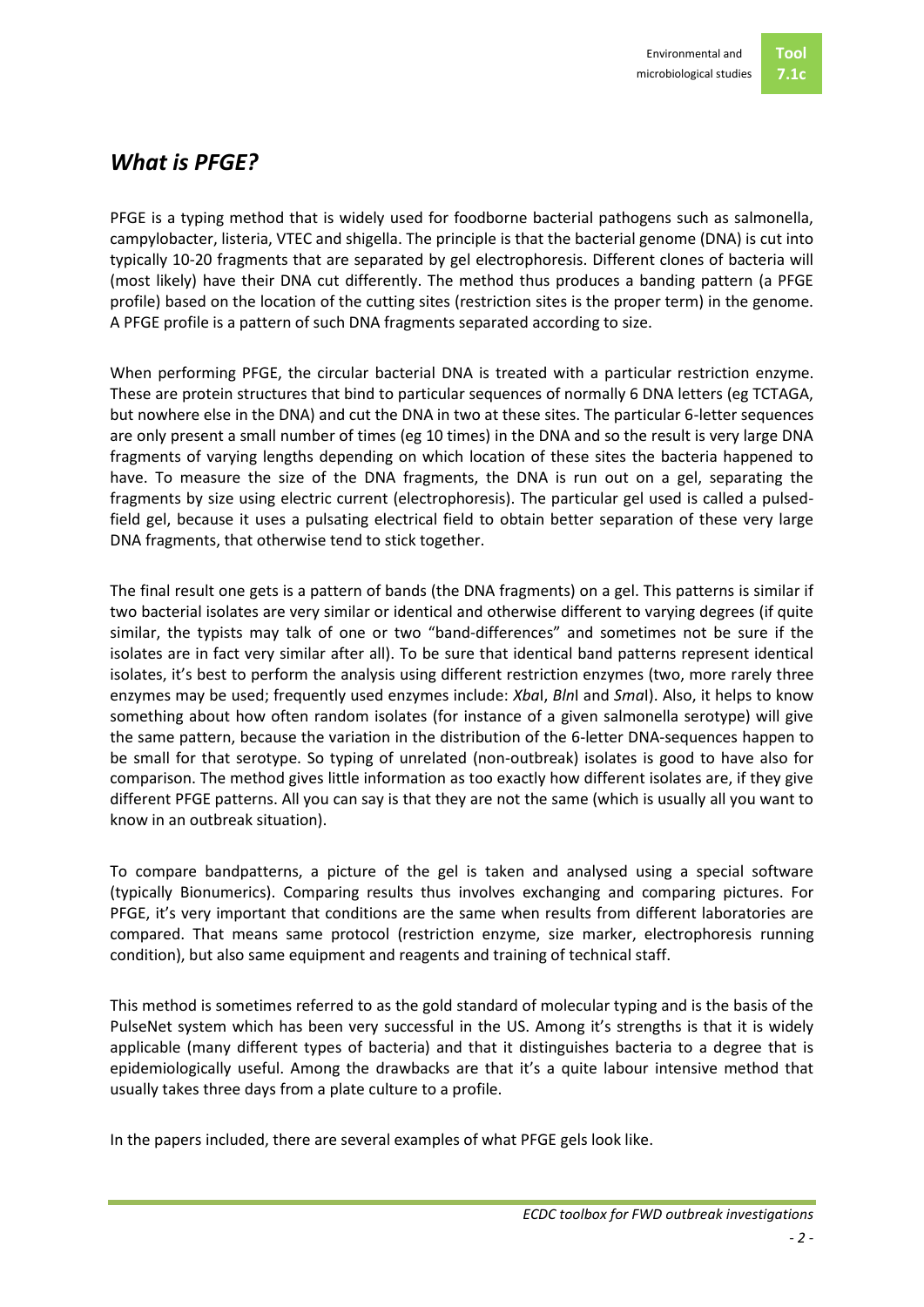

#### *What is MLVA?*

MLVA is a typing method that distinguishes different clones of related enteric bacteria by the presence of particular areas in the bacterial DNA.

The method is based on the presence of small groups of repeated DNA letters (e.g. CGTT repeated 10 times after each other) that sometimes exist in the bacterial DNA. These repeats have no apparent function for the bacteria, they just happen to be there and be useful for us. The number of times the groups of DNA letters are repeated will vary slightly even among fairly closely related strains of bacteria. The method then measures the number of repeats in a few well defined locations in the DNA, where such repeats are know to be present. The result of the analysis is simply these lengths. It could for instance be, if a MLVA method was measuring lengths at, say, five such DNA locations (called loci in DNA jargon): 5, 10, 18, 7 and 0.

To measure the number of repeats, the DNA areas under study are first amplified using PCR and primers containing specific dyes. This way one gets a series of DNA fragments where the DNA from the different locations have different colour coding. The fragments have sizes that reflect the number of repeats in the DNA. The exact sizes are measured by running them on a gel, separating them in size using electrical current. The protocols in current use involve using capillary electrophoresis for this. The different DNA fragments are distinguished within the same lane gel by their colour coding which are read using a laser.

MLVA has an important disadvantage: it is (at least up till now) not universal like PFGE but serotype dependent. That means that you for instance would need different types of MLVA methods for different salmonella serotypes. These MLVA methods have to be developed for each serotype and for some serotypes is has proven to be difficult to find a MLVA method that works (such as for *S*. Enteritidis). However, when it works, it generally works well. MLVA may distinguish related types of bacteria better than PFGE does. Also it's cheaper and produces results (a series of numbers) that can easily be communicated and compared between countries.

MLVA stands for multi locus VNTR analysis. VNTR stands for Variable Number of Tandem Repeat analysis. MLVA is also sometimes referred to as VNTR.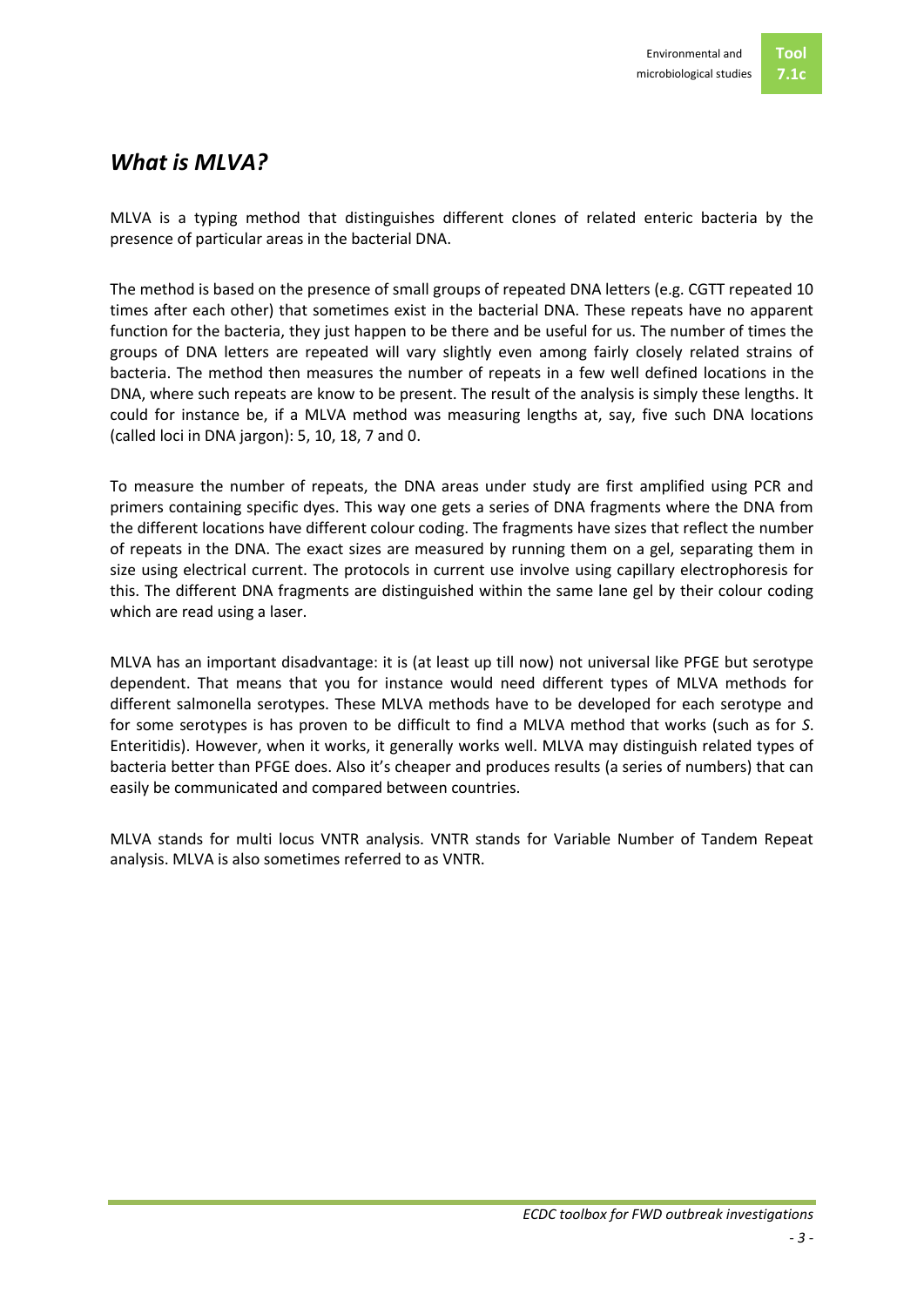# *What is phage typing?*

Phages are viruses that attack bacteria. When this happens the phage (bacterial virus) will copy itself within the bacteria and either kill the bacteria or stay in the bacteria in a dormant form. When this happens the phage will also be copied when the bacteria divides. Bacteria may thus have several phages sitting in them. Such phages will affect the ability of other phages to infect the bacteria. In other words, the ability to be infected by different phages varies between different strains of bacteria, even if they are fairly closely related. This fact forms the basis of phage typing.

The bacterial strains are grown and then subjected to attack by a series of different known phages. Some phages will kill the bacteria (this is clearly visible and therefore measurable) and others won't be able to kill a given bacteria. Depending on which groups of phages can kill or not kill a bacterial strain (the reaction pattern) the bacteria is given a number, the phage type.

Phage typing is most often used for the two common salmonella types, *S*. Enteritidis and *S*. Typhimurium. But phage typing systems also exist for some other salmonella serotypes and a few other bacteria. There are several such phage typing systems around. Probably the most widely used systems are those originally developed in England, by which *S*. Enteritidis isolates are called pt and then a number (e.g. *S*. Enteritidis pt4) and *S*. Typhimurium isolates often DT (Definitive Type) or U followed by a number (e.g. *S*. Typhimurium DT104).

Phage typing is not a DNA method (and is therefore sometimes said to be phenotypic rather than genotypic) and has been around for several decades. The phage type designations are therefore often well known and much used in the microbiological community. The method itself requires that the different phages are available and it's therefore a method that can generally only be performed at reference laboratories. Also it requires substantial technical expertise to perform.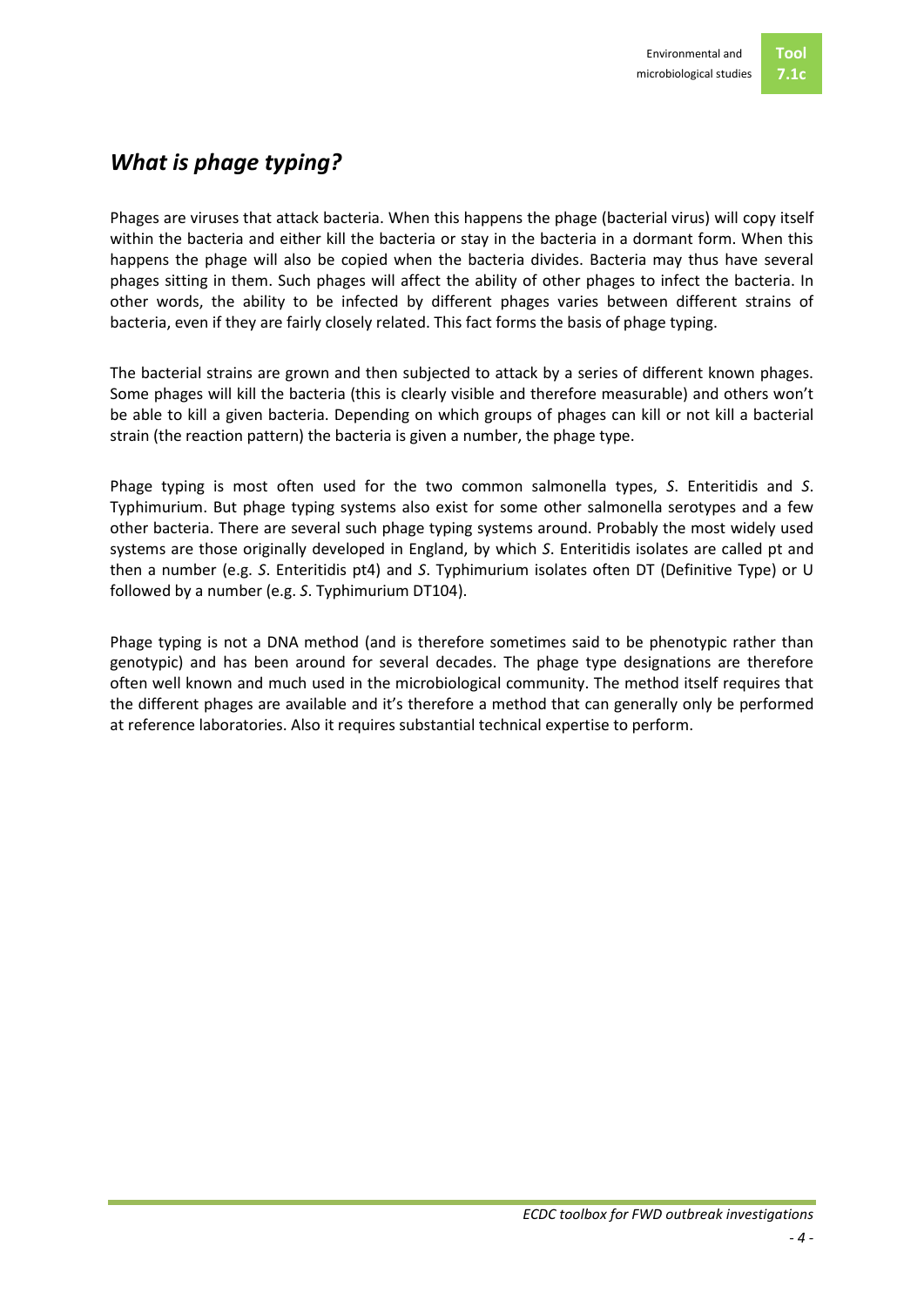# *What is sequence typing?*

Sequence typing comprises several methods used for particular bacterial organisms. Here you take different strains and compare the exact sequences (the DNA letters) of a single gene. Not any gene can be used; the gene chosen will be one that is known to contain variation in its DNA letters, a variation that is known to reflect differences between strains that also make sense in epidemiological terms. For different organisms there are different preferred genes to study.

An example could be campylobacter, where *flaA*-SVR typing may be used. This is a sequence typing method that makes use of a particular short variable region (hence the name SVR) of about 150 DNAletters in the *flaA* gene which encodes part of the bacterial flagella. It has been found that this region of the gene often varies between strains and that categorizing the isolates by *flaA*-SVR DNA sequence places them in epidemiologically relevant groups and that it can therefore be used for typing. Typically applying the method will mean amplifying this particular DNA region by PCR and analysing the DNA in various ways; one choice being to simply sequence the area (i.e. determine the exact order of the DNA letters). The results produced by such methods will say if two strains are (seemingly) identical and if not will also say something about to which degree the strains are different, i.e. how related they are.

Sometimes the principle is extended to comprise several genes. The method is then often called MLST, which stands for Multiple Locus (which here means gene) Sequence Typing. This may give very detailed information which may be valuable in scientific studies, but is generally not needed in an outbreak situation.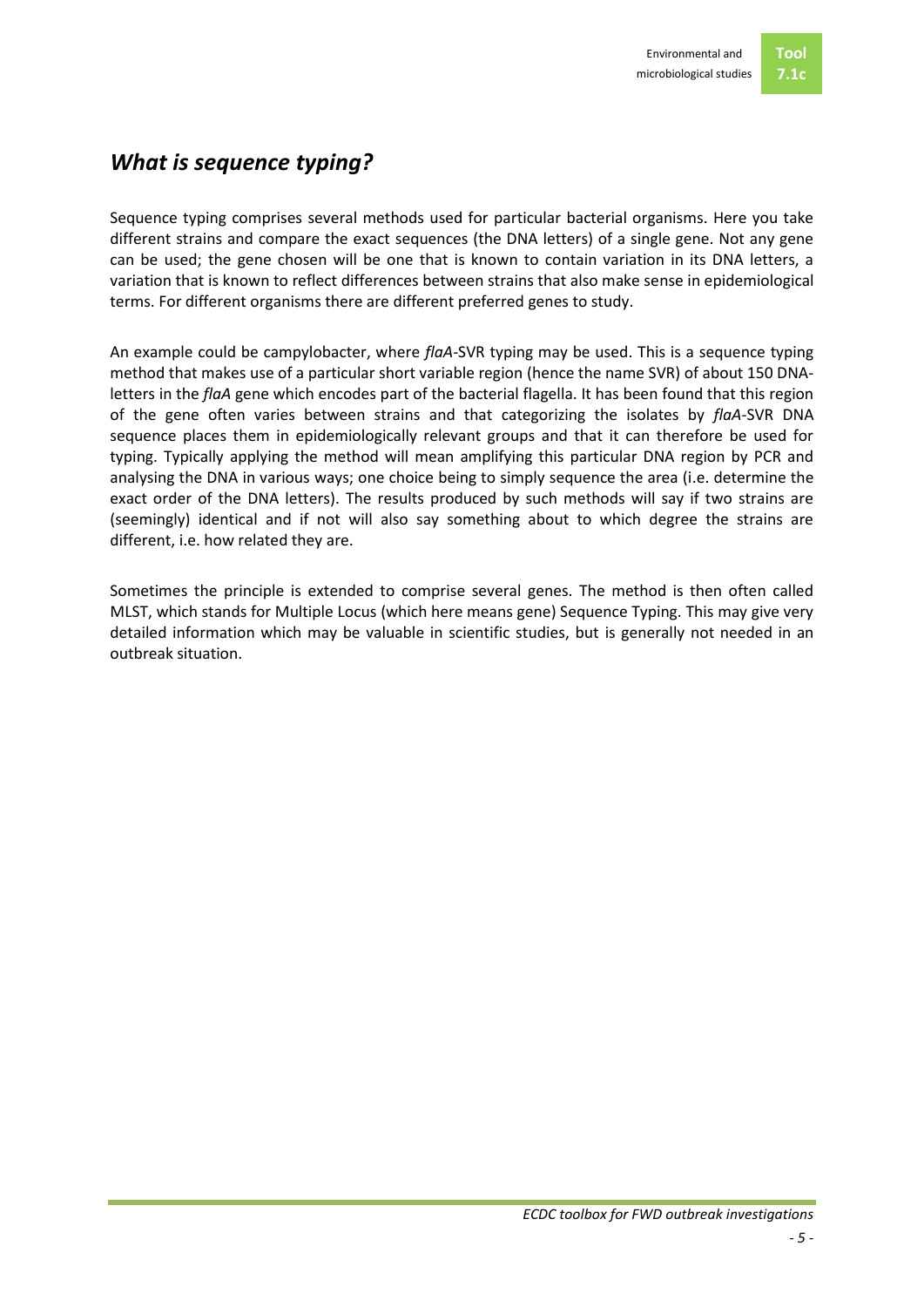#### *Typing of foodborne viruses*

Norovirus and hepatitis A virus (HAV) are RNA viruses (their genome consist of RNA and not DNA). Norovirus and HAV may be detected in stool samples by PCR (the PCR involves two steps, the normal PCR and an initial special PCR that takes the RNA to DNA). The virus sequences may then be characterised and the viruses divided into different groups based hereon.

HAV is traditionally diagnosed by detection of specific antibodies in the blood following infection. In addition, HAV can often be detected by PCR in blood samples taken during the acute phase of the disease and these virus positive samples can be used for further typing assays.

Norovirus cannot be grown in culture, but is detected directly from stool samples, normally by PCR. In stools of acutely infected persons, there will often be very high amounts of virus present which makes detection feasible, whereas detection in foods or water very may be very difficult or impossible.

The viruses may be divided into different groups. Different PCR primers may be needed to detect viruses from different groups, so often a positive PCR detection will in itself help to classify the viruses into broad groups. Following detection by PCR, further characterization (typing) of these viruses can be done by determination of the sequence (DNA letters) of the whole or parts of the viral genome. However, the parts of the genome used for typing are most often not the same as the parts of the genome used for diagnostic testing. For diagnostic purposes genome regions with highly conserved nucleotide sequences are used, whereas the regions selected for typing usually have more variable sequences. This variability is the reason for the fact that typing tests (the PCR performed to obtain DNA for sequencing) often are less sensitive than the diagnostic tests and that a panel of different typing PCRs has to be applied before typing results can be obtained.

The sequenced obtained can be compared and used to say something about how related different viral isolates are and to place them into subgroups. Identical (or nearly identical) sequences from two different virus patient isolates will be a very strong indication that the patients were infected from the same source.